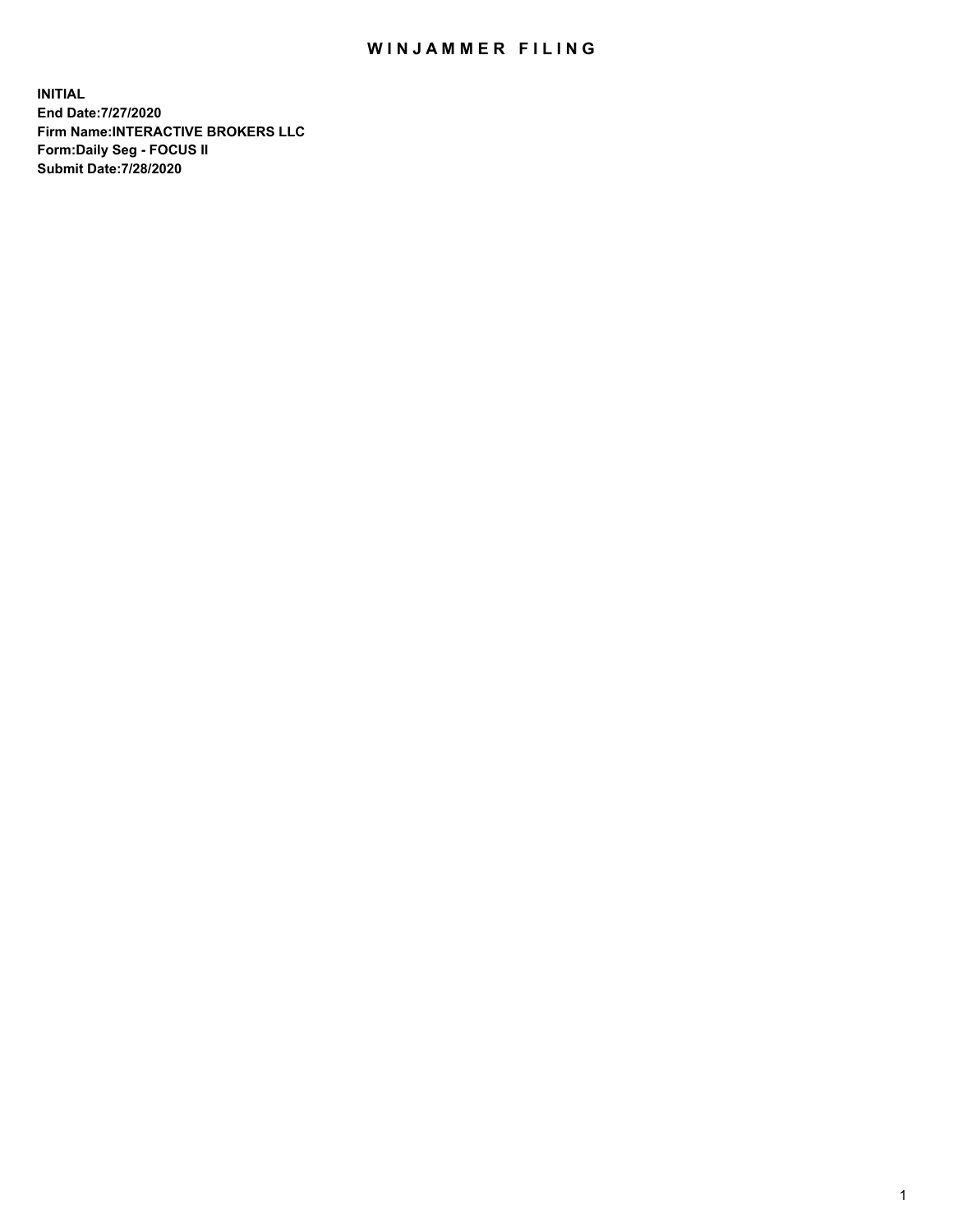**INITIAL End Date:7/27/2020 Firm Name:INTERACTIVE BROKERS LLC Form:Daily Seg - FOCUS II Submit Date:7/28/2020 Daily Segregation - Cover Page**

| Name of Company                                                                                                                                                                                                                                                                                                                | <b>INTERACTIVE BROKERS LLC</b>                                                                  |
|--------------------------------------------------------------------------------------------------------------------------------------------------------------------------------------------------------------------------------------------------------------------------------------------------------------------------------|-------------------------------------------------------------------------------------------------|
| <b>Contact Name</b>                                                                                                                                                                                                                                                                                                            | James Menicucci                                                                                 |
| <b>Contact Phone Number</b>                                                                                                                                                                                                                                                                                                    | 203-618-8085                                                                                    |
| <b>Contact Email Address</b>                                                                                                                                                                                                                                                                                                   | jmenicucci@interactivebrokers.c<br>om                                                           |
| FCM's Customer Segregated Funds Residual Interest Target (choose one):<br>a. Minimum dollar amount: ; or<br>b. Minimum percentage of customer segregated funds required:% ; or<br>c. Dollar amount range between: and; or<br>d. Percentage range of customer segregated funds required between:% and%.                         | $\overline{\mathbf{0}}$<br>$\overline{\mathbf{0}}$<br>155,000,000 245,000,000<br>0 <sub>0</sub> |
| FCM's Customer Secured Amount Funds Residual Interest Target (choose one):<br>a. Minimum dollar amount: ; or<br>b. Minimum percentage of customer secured funds required:% ; or<br>c. Dollar amount range between: and; or<br>d. Percentage range of customer secured funds required between:% and%.                           | $\overline{\mathbf{0}}$<br>0<br>80,000,000 120,000,000<br>0 <sub>0</sub>                        |
| FCM's Cleared Swaps Customer Collateral Residual Interest Target (choose one):<br>a. Minimum dollar amount: ; or<br>b. Minimum percentage of cleared swaps customer collateral required:% ; or<br>c. Dollar amount range between: and; or<br>d. Percentage range of cleared swaps customer collateral required between:% and%. | $\overline{\mathbf{0}}$<br><u>0</u><br>$\underline{0}$ $\underline{0}$<br>00                    |

Attach supporting documents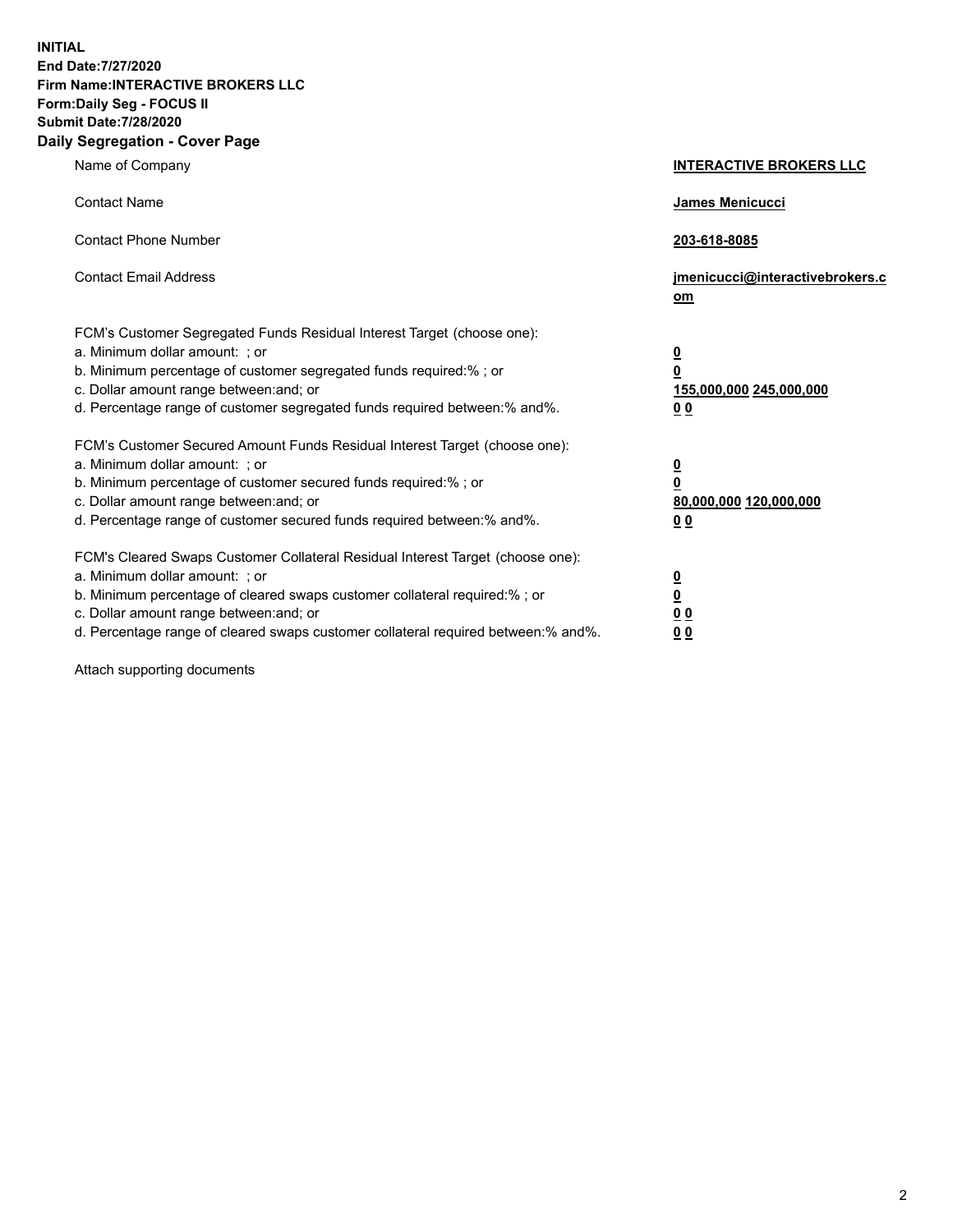**INITIAL End Date:7/27/2020 Firm Name:INTERACTIVE BROKERS LLC Form:Daily Seg - FOCUS II Submit Date:7/28/2020 Daily Segregation - Secured Amounts**

|                | $\frac{1}{2}$                                                                               |                                               |
|----------------|---------------------------------------------------------------------------------------------|-----------------------------------------------|
|                | Foreign Futures and Foreign Options Secured Amounts                                         |                                               |
|                | Amount required to be set aside pursuant to law, rule or regulation of a foreign            | $0$ [7305]                                    |
|                | government or a rule of a self-regulatory organization authorized thereunder                |                                               |
| $\mathbf{1}$ . | Net ledger balance - Foreign Futures and Foreign Option Trading - All Customers             |                                               |
|                | A. Cash                                                                                     | 622,430,326 [7315]                            |
|                | B. Securities (at market)                                                                   | $0$ [7317]                                    |
| 2.             | Net unrealized profit (loss) in open futures contracts traded on a foreign board of trade   | -5,464,766 <sup>[7325]</sup>                  |
| 3.             | Exchange traded options                                                                     |                                               |
|                | a. Market value of open option contracts purchased on a foreign board of trade              | 3,267,440 [7335]                              |
|                | b. Market value of open contracts granted (sold) on a foreign board of trade                | -1,600,441 [7337]                             |
| 4.             | Net equity (deficit) (add lines 1. 2. and 3.)                                               | 618,632,559 [7345]                            |
| 5.             | Account liquidating to a deficit and account with a debit balances - gross amount           | <b>159,577</b> [7351]                         |
|                | Less: amount offset by customer owned securities                                            | 0 <sup>[7352]</sup> 159,577 <sup>[7354]</sup> |
| 6.             | Amount required to be set aside as the secured amount - Net Liquidating Equity              | 618,792,136 [7355]                            |
|                | Method (add lines 4 and 5)                                                                  |                                               |
| 7.             | Greater of amount required to be set aside pursuant to foreign jurisdiction (above) or line | 618,792,136 [7360]                            |
|                | 6.                                                                                          |                                               |
|                | FUNDS DEPOSITED IN SEPARATE REGULATION 30.7 ACCOUNTS                                        |                                               |
| $\mathbf{1}$ . | Cash in banks                                                                               |                                               |
|                | A. Banks located in the United States                                                       | 108,065,429 [7500]                            |
|                | B. Other banks qualified under Regulation 30.7                                              | 0 [7520] 108,065,429 [7530]                   |
| 2.             | Securities                                                                                  |                                               |
|                | A. In safekeeping with banks located in the United States                                   | 479,884,200 [7540]                            |
|                | B. In safekeeping with other banks qualified under Regulation 30.7                          | 0 [7560] 479,884,200 [7570]                   |
| 3.             | Equities with registered futures commission merchants                                       |                                               |
|                | A. Cash                                                                                     | $0$ [7580]                                    |
|                | <b>B.</b> Securities                                                                        | $0$ [7590]                                    |
|                | C. Unrealized gain (loss) on open futures contracts                                         | $0$ [7600]                                    |
|                | D. Value of long option contracts                                                           | $0$ [7610]                                    |
|                | E. Value of short option contracts                                                          | 0 [7615] 0 [7620]                             |
| 4.             | Amounts held by clearing organizations of foreign boards of trade                           |                                               |
|                | A. Cash                                                                                     | $0$ [7640]                                    |
|                | <b>B.</b> Securities                                                                        | $0$ [7650]                                    |
|                | C. Amount due to (from) clearing organization - daily variation                             | $0$ [7660]                                    |
|                | D. Value of long option contracts                                                           | $0$ [7670]                                    |
|                | E. Value of short option contracts                                                          | 0 [7675] 0 [7680]                             |
| 5.             | Amounts held by members of foreign boards of trade                                          |                                               |
|                | A. Cash                                                                                     | 163,250,183 [7700]                            |
|                | <b>B.</b> Securities                                                                        | $0$ [7710]                                    |
|                | C. Unrealized gain (loss) on open futures contracts                                         | -8,417,932 <sup>[7720]</sup>                  |
|                | D. Value of long option contracts                                                           | 3,267,440 [7730]                              |
|                | E. Value of short option contracts                                                          | -1,600,441 [7735] 156,499,250                 |
|                |                                                                                             | [7740]                                        |
| 6.             | Amounts with other depositories designated by a foreign board of trade                      | $0$ [7760]                                    |
| 7.             | Segregated funds on hand                                                                    | $0$ [7765]                                    |
| 8.             | Total funds in separate section 30.7 accounts                                               | 744,448,879 [7770]                            |
| 9.             | Excess (deficiency) Set Aside for Secured Amount (subtract line 7 Secured Statement         | 125,656,743 [7380]                            |
|                | Page 1 from Line 8)                                                                         |                                               |
| 10.            | Management Target Amount for Excess funds in separate section 30.7 accounts                 | 80,000,000 [7780]                             |
| 11.            | Excess (deficiency) funds in separate 30.7 accounts over (under) Management Target          | 45,656,743 [7785]                             |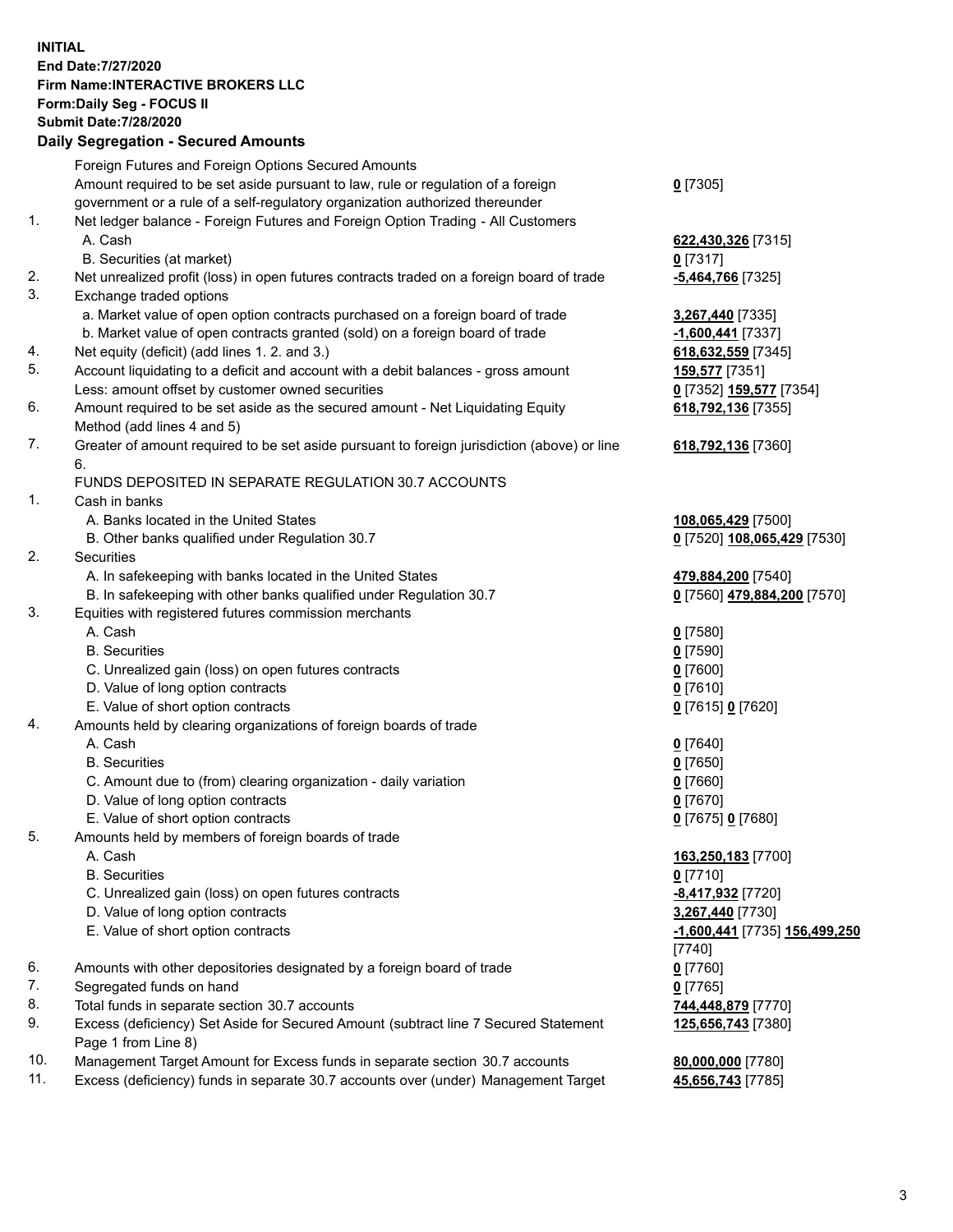**INITIAL End Date:7/27/2020 Firm Name:INTERACTIVE BROKERS LLC Form:Daily Seg - FOCUS II Submit Date:7/28/2020 Daily Segregation - Segregation Statement** SEGREGATION REQUIREMENTS(Section 4d(2) of the CEAct) 1. Net ledger balance A. Cash **5,319,731,336** [7010] B. Securities (at market) **0** [7020] 2. Net unrealized profit (loss) in open futures contracts traded on a contract market **150,990,328** [7030] 3. Exchange traded options A. Add market value of open option contracts purchased on a contract market **311,020,779** [7032] B. Deduct market value of open option contracts granted (sold) on a contract market **-259,277,244** [7033] 4. Net equity (deficit) (add lines 1, 2 and 3) **5,522,465,199** [7040] 5. Accounts liquidating to a deficit and accounts with debit balances - gross amount **6,191,184** [7045] Less: amount offset by customer securities **0** [7047] **6,191,184** [7050] 6. Amount required to be segregated (add lines 4 and 5) **5,528,656,383** [7060] FUNDS IN SEGREGATED ACCOUNTS 7. Deposited in segregated funds bank accounts A. Cash **1,167,961,151** [7070] B. Securities representing investments of customers' funds (at market) **2,544,004,670** [7080] C. Securities held for particular customers or option customers in lieu of cash (at market) **0** [7090] 8. Margins on deposit with derivatives clearing organizations of contract markets A. Cash **7,312,640** [7100] B. Securities representing investments of customers' funds (at market) **1,947,778,645** [7110] C. Securities held for particular customers or option customers in lieu of cash (at market) **0** [7120] 9. Net settlement from (to) derivatives clearing organizations of contract markets **9,111,229** [7130] 10. Exchange traded options A. Value of open long option contracts **310,899,917** [7132] B. Value of open short option contracts **-259,252,941** [7133] 11. Net equities with other FCMs A. Net liquidating equity **0** [7140] B. Securities representing investments of customers' funds (at market) **0** [7160] C. Securities held for particular customers or option customers in lieu of cash (at market) **0** [7170] 12. Segregated funds on hand **0** [7150] 13. Total amount in segregation (add lines 7 through 12) **5,727,815,311** [7180] 14. Excess (deficiency) funds in segregation (subtract line 6 from line 13) **199,158,928** [7190] 15. Management Target Amount for Excess funds in segregation **155,000,000** [7194]

16. Excess (deficiency) funds in segregation over (under) Management Target Amount Excess

**44,158,928** [7198]